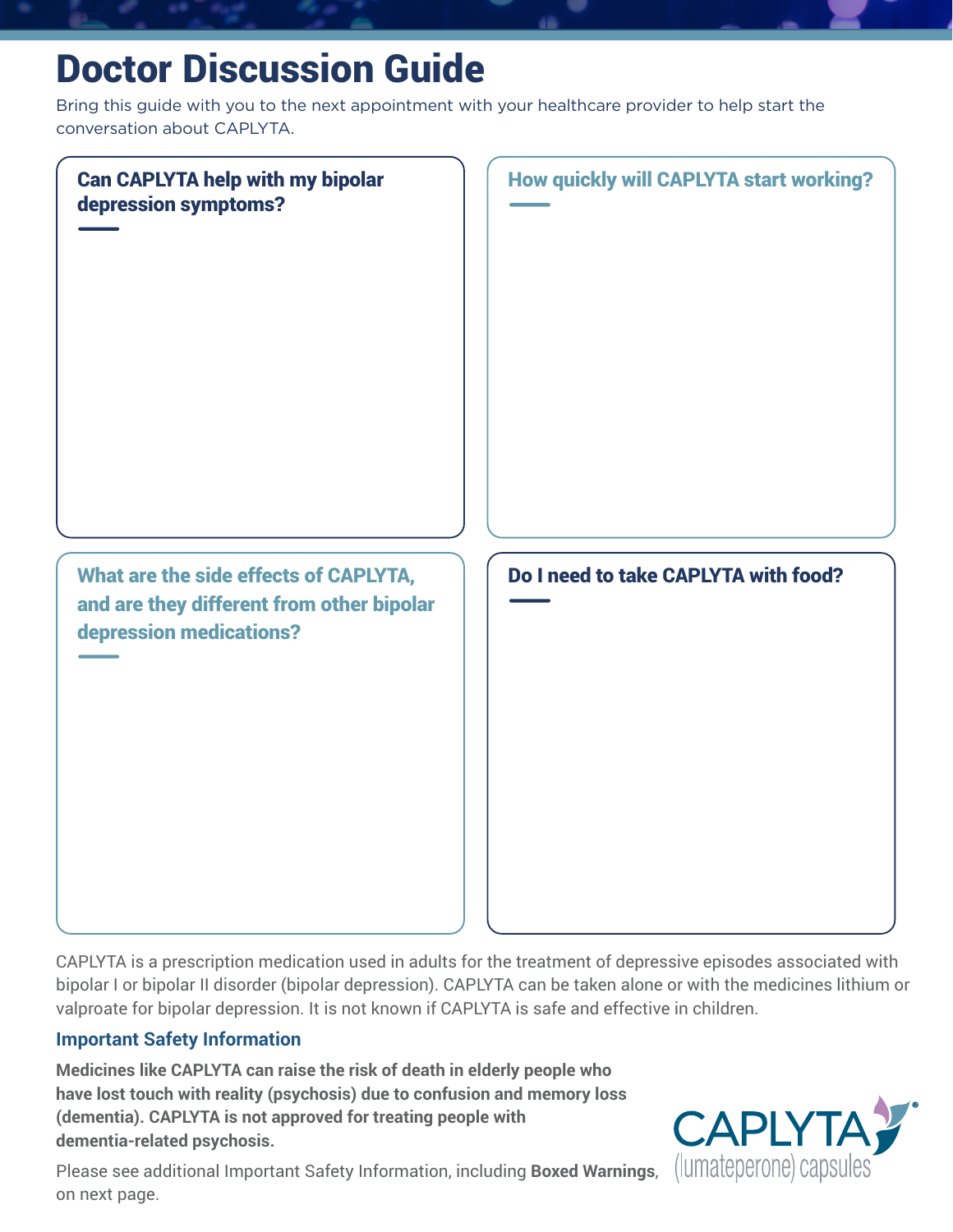

#### LET IN THE **Find more information to help you get the conversation TE started at CAPLYTA.com**

# **Important Safety Information (continued)**

**CAPLYTA and antidepressant medicines may increase suicidal thoughts and actions in some children, adolescents, and young adults especially within the first few months of treatment or when the dose is changed. Depression and other serious mental illnesses are the most important causes of suicidal thoughts and actions. Patients and their families or caregivers should watch for new or** 

**worsening depression symptoms, especially sudden changes in mood, behaviors, thoughts, or feelings. This is very important when CAPLYTA or an antidepressant medicine is started or when the dose is changed. Report any change in these symptoms to your healthcare provider immediately.**



Please see additional Important Safety Information on next page.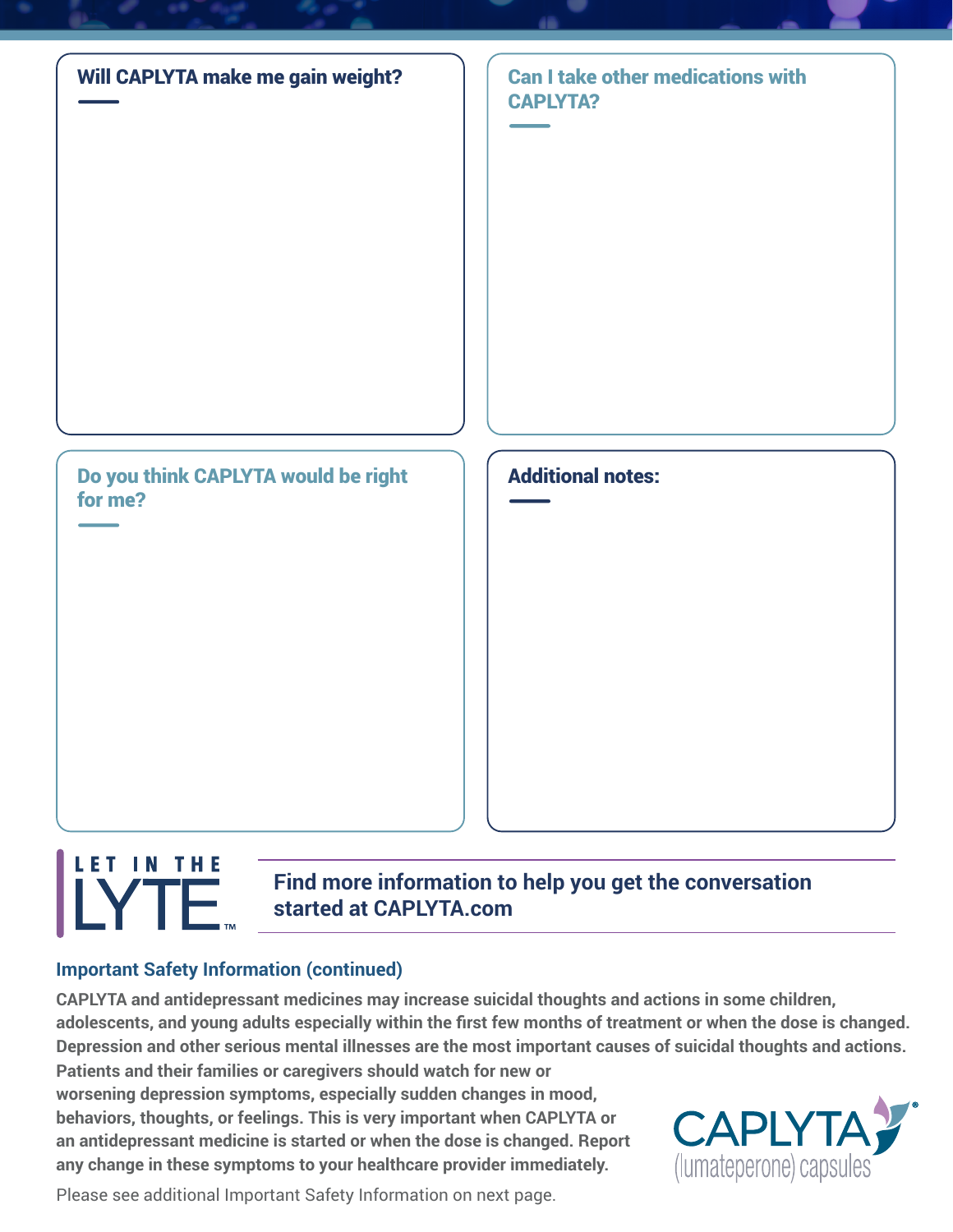### **Important Safety Information**

**Medicines like CAPLYTA can raise the risk of death in elderly people who have lost touch with reality (psychosis) due to confusion and memory loss (dementia). CAPLYTA is not approved for treating people with dementia-related psychosis.**

**CAPLYTA and antidepressant medicines may increase suicidal thoughts and actions in some children, adolescents, and young adults especially within the first few months of treatment or when the dose is changed. Depression and other serious mental illnesses are the most important causes of suicidal thoughts and actions. Patients and their families or caregivers should watch for new or worsening depression symptoms, especially sudden changes in mood, behaviors, thoughts, or feelings. This is very important when CAPLYTA or an antidepressant medicine is started or when the dose is changed. Report any change in these symptoms to your healthcare provider immediately.**

Do not take CAPLYTA if you are allergic to any of its ingredients. Get emergency medical help if you are having an allergic reaction (e.g., rash, itching, hives, swelling of the tongue, lip, face, or throat).

#### **CAPLYTA may cause serious side effects, including:**

- **· Stroke (cerebrovascular problems)** in elderly people with dementia-related psychosis that can lead to death.
- **· Neuroleptic malignant syndrome (NMS)**: high fever, confusion, changes in your breathing, heart rate, and blood pressure, stiff muscles, and increased sweating; these may be symptoms of a rare but potentially fatal condition. Contact your healthcare provider or go to the emergency room if you experience signs and symptoms of NMS.
- **· Uncontrolled body movements (tardive dyskinesia, TD)** in your face, tongue, or other body parts. TD may not go away, even if you stop taking CAPLYTA. It may also occur after you stop taking CAPLYTA.
- **· Problems with your metabolism** including high blood sugar, diabetes, increased fat (cholesterol and triglyceride) levels in your blood and weight gain. Your healthcare provider should check your blood sugar, fat levels and weight before you start and during your treatment with CAPLYTA. Extremely high blood sugar levels can lead to coma or death. Call your healthcare provider if you have any of the following symptoms of high blood sugar: feeling very thirsty, hungry, sick to your stomach, needing to urinate more than usual, weak/tired, or confused, or your breath smells fruity.
- **· Low white blood cell count**. Your healthcare provider may do blood tests during the first few months of treatment with CAPLYTA.
- **· Decreased blood pressure (orthostatic hypotension)**. You may feel lightheaded, dizzy, or faint when you rise too quickly from a sitting or lying position.
- **· Falls**. CAPLYTA may make you sleepy or dizzy, may cause a decrease in your blood pressure when changing position (orthostatic hypotension), and can slow your thinking and motor skills which may lead to falls that can cause broken bones or other injuries.
- **· Seizures (convulsions)**.
- **· Sleepiness, drowsiness, feeling tired, difficulty thinking and doing normal activities**. Until you know how CAPLYTA affects you, do not drive, operate heavy machinery, or do other dangerous activities.
- **· Problems controlling your body temperature so that you feel too warm**. Avoid getting overheated or dehydrated while taking CAPLYTA.
- **· Difficulty swallowing that can cause food or liquid to get into the lungs**.

The most common side effects of CAPLYTA include sleepiness, dizziness, nausea, and dry mouth.